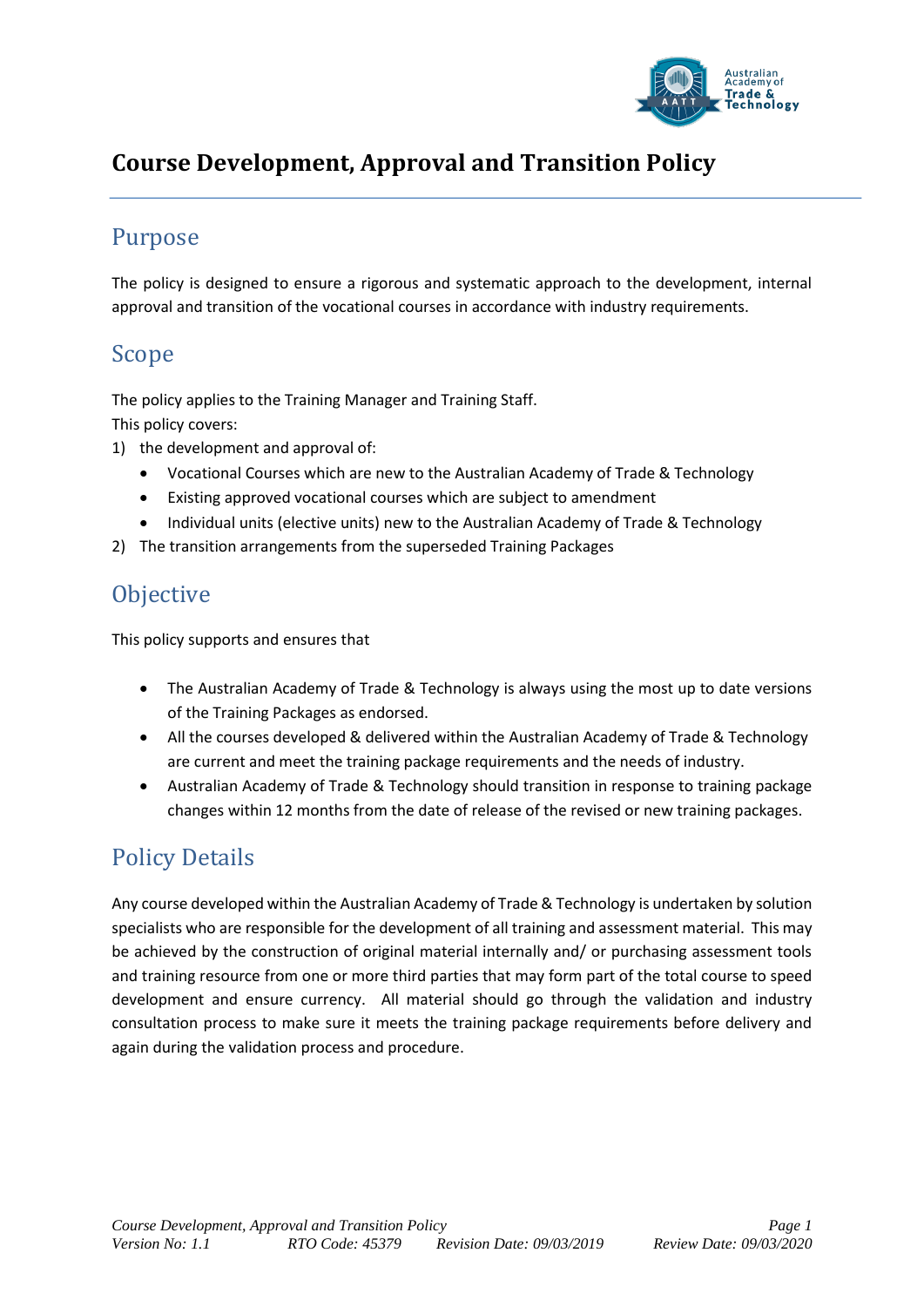

# Course Development and Approval

- 1) Courses which are new to the Australian Academy of Trade & Technology will be developed and then validated to confirm industry relevance and appropriateness prior to submitting an application for the course to be placed on scope on the National Register subject to approval by the regulator.
- 2) Existing courses which are subject to major amendments will need the regulator's approval to be validated and industry consulted before applying for approval of delivery from the regulator (this may be subject to Regulator Audit).
- 3) Amendments to the course by way of improvements (for example as a result of validation) or through the update of a few units will not be required to have the regulator's approval. However, all changes should be reviewed by the relevant training staff and the training manager before implementation. It should be implemented within 3 months of the validation process.

## Training and Assessment Strategy Development

One or more Training and Assessment Strategies may be developed for a qualification based on the target learner population and will clearly outline:

- The cohort of students including previous experience, pre-requisites, entry requirements and include delivery mode (e.g. on the job).
- The qualification, the core and elective units, delivery timetable and hours of delivery, volume of learning and amount of training
- The resources required to deliver the qualification including
	- o Trainers and Assessors
	- o Physical resources (and detail if simulated working environment involved)
	- o Premises/Facilities
	- o Assessment resources, methods and timings
- Support structures for learners
- Any other details that more clearly explain why the strategy is developed in that form e.g. variations in delivery hours, how the population may gain work experience, licensing requirements, employability / foundation skills mapping, etc.

The standard Australian Academy of Trade & Technology Training and assessment strategy template will be used to ensure completeness and consistency.

## Course Material

Prior to application for extension to scope, the Australian Academy of Trade & Technology will develop all the required training and assessment material. This material will vary dependent upon the mode of delivery and whether structured in standalone units for delivery or in a cluster/block form or a mixture of both. The training material (assuming face to face delivery) will comprise as a minimum (per Unit or Cluster) of:

- Learning Resources
- Assessment Tools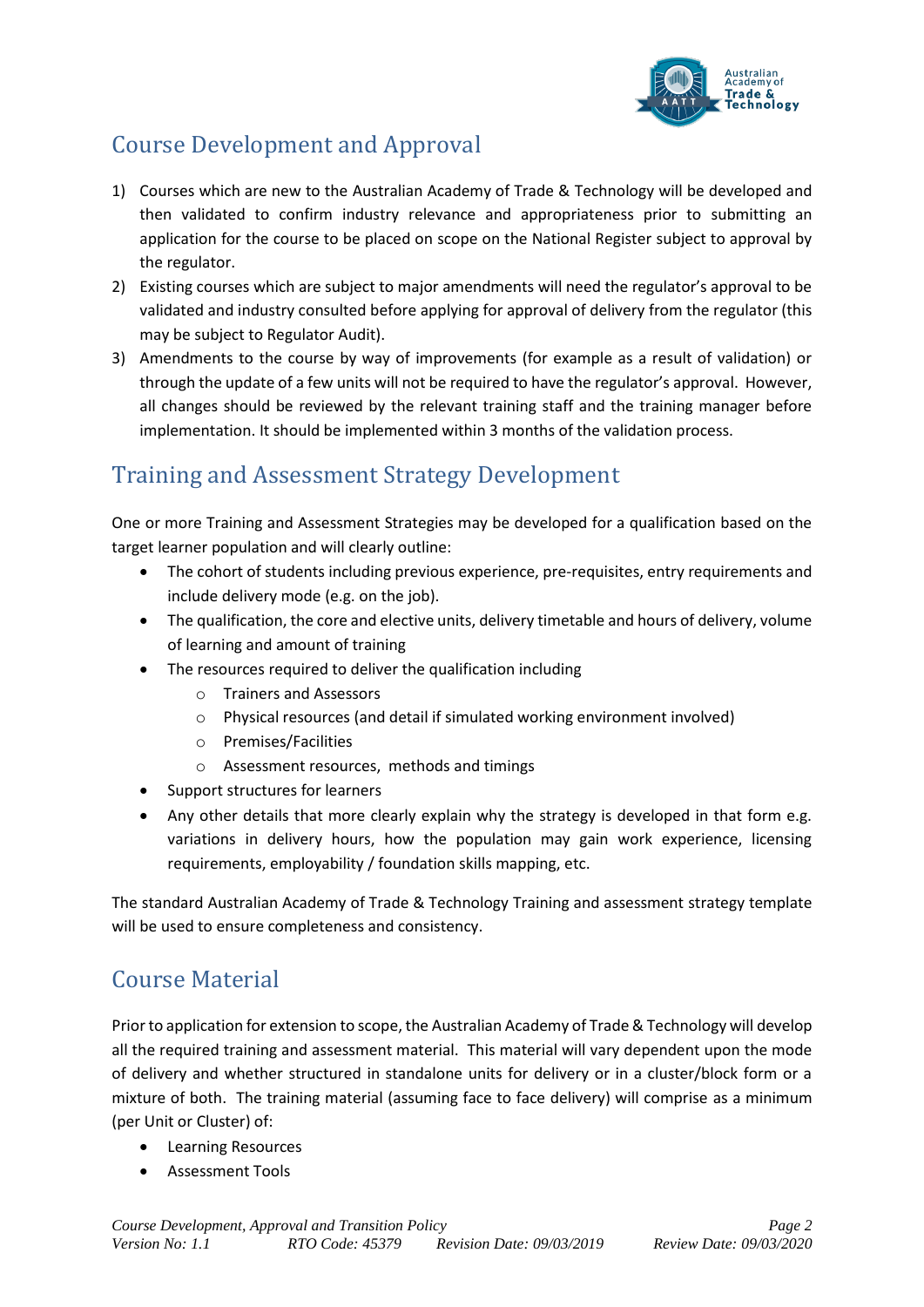

- o Student assessment pack including clear and simple instructions of what is required
- $\circ$  Assessors pack including clear instruction on how to assess, what is deemed as satisfactory for each assessment tool, and sample answers, or answer checklist as appropriate.
- o Recognition of prior learning (RPL) Kit
- Assessment Mapping Document

All material will be version controlled in line with the Records Management Policy.

#### Use of Third Party material or personnel

The Australian Academy of Trade & Technology may purchase third party material or use contractors to assist in the development of the course. The Australian Academy of Trade & Technology remains responsible for the completeness and accuracy of the qualification and should satisfy itself that Third Party material coverage is sufficient and fit for purpose and that any work developed on its behalf meets those criteria.

## Industry Consultation

Inputs from industry should be sort early in the course development process, ideally at concept stage initially to ascertain key requirements, understand industry trends and imperatives that will help shape Unit selection. The input will help determine how training will be delivered and then document the resulting plan in a delivery schedule. Delivery may be class room based, on-the-job, off-the-job, online, clustering of units – or any combination of these.

Determine industry and client needs to ensure the Training and Assessment Strategy meets those needs. This means both nurturing meaningful relationships with employers and/or industry associations and considering learner characteristics and the needs of the target group.

When monitoring the implementation of the strategies, the Australian Academy of Trade & Technology will continue to engage with industry and seek feedback about how the Australian Academy of Trade & Technology has provided training and assessment, including feedback on the resources used for both training and assessment. The monitoring process should also confirm industry's ongoing expectations for current industry skills and knowledge of trainers and assessors.

Australian Academy of Trade & Technology should engage industry and gain feedback during the new course development or changing any of the exiting courses. Australian Academy of Trade & Technology should engage at least annually to make sure the training product including the TAS, Resources, Assessment methods, Trainer skills meeting the industry requirements and are current.

- The industry input is gained through a number of means
- Trainers and assessors who are also employed in the industry
- Engagement with employers and professional bodies
- Feedback on the relevance from students
- Review of elective units' selection at program inception or planned changes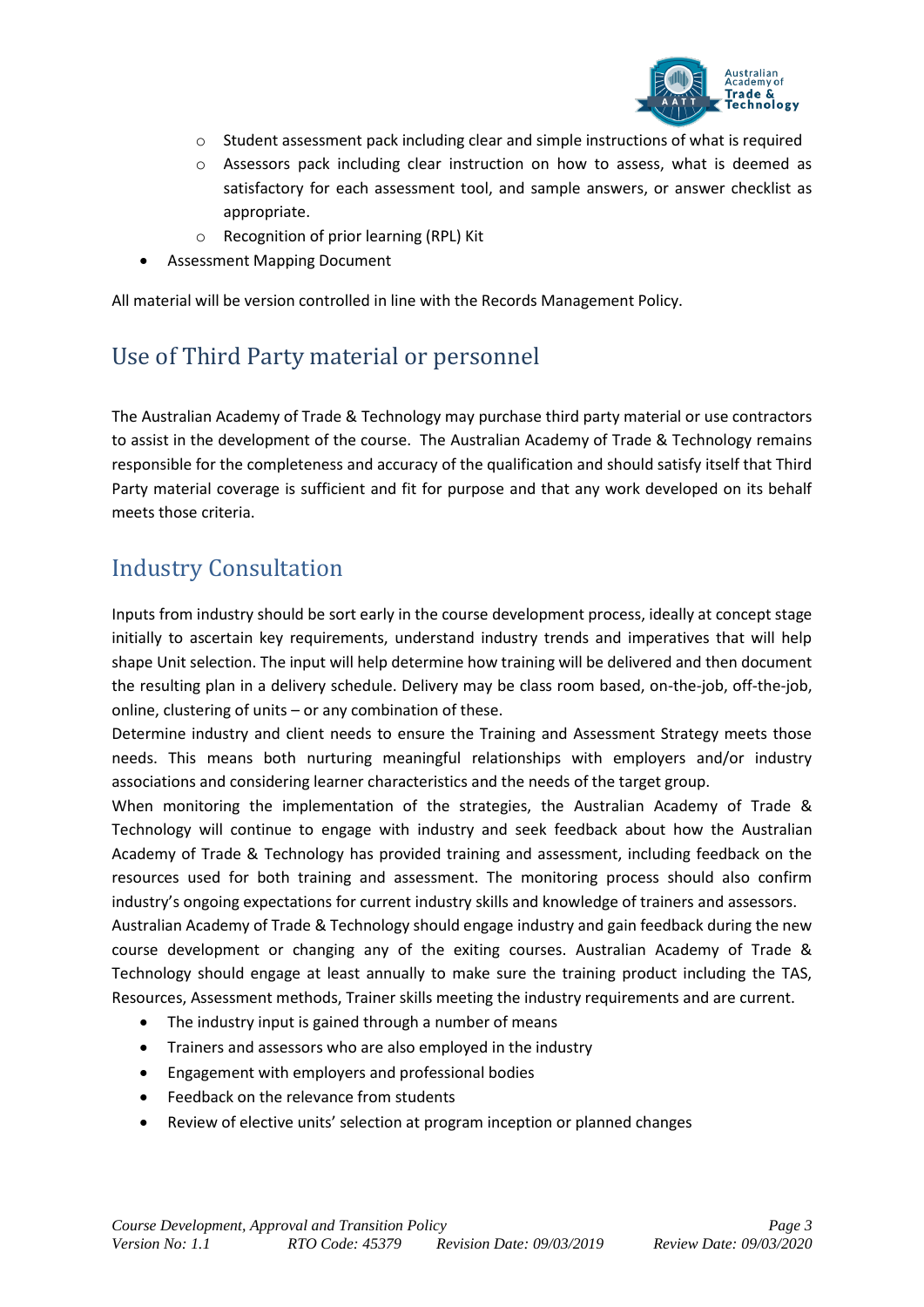

## Keeping track of changes in Training Package requirements

The Training Manager will ensure that they are registered to receive update information from bodies such as those listed below so that they keep abreast of actual or pending changes in order to plan for Transition as required:

- National Register
- Industry Skills Council relevant to their scope (or their successors)
- Industry interest / support groups

#### Monitoring Training and Assessment Strategies - continue to meet the needs of the students and the Training Package requirements

The Training Manager will schedule at least annually a review of each qualification on scope (or earlier if a transition is triggered).

This review is to determine that the current Training and Assessment Strategy continues to meet the needs of the students who are undergoing and or have completed the course and that delivery continues to align with the requirements of the training package.

Input should be sought from sources such as industry feedback, trainer feedback, student feedback (both formal and informal) and any objective quality data collected.

Changes should be made and a new version of the strategy (version controlled) and any associated units that need modification should be developed and communicated to the training and assessing staff.

The previous versions should be achieved.

# Transition of Superseded Training Package(s)

All transitions will be managed in line with the updated ASQA General Direction relating to course transition (Learner Transition when a Training Product is no longer current  $-1<sup>st</sup>$  April 2015).

# Equivalent and Non-Equivalent Qualifications

Some transitioned qualifications may be deemed equivalent. In such a case minor errors are corrected or restricting of the material is undertaken but the learning outcomes and assessment requirements remain equivalent to the Superseded Qualification.

For these Qualifications, ASQA will automatically update the Australian Academy of Trade & Technology's registration to show both the old and the new qualifications, the old one being automatically removed after the 12-month transition window. Where this is the case, the transition plan following the steps below must still be completed, but no notification to the regulator is required. For all other qualifications the new qualification must be approved and registered by the regulator within 12 months of the release of the transition package except in special circumstances. Transition arrangements lasting for more than 12 months must be approved by the regulator.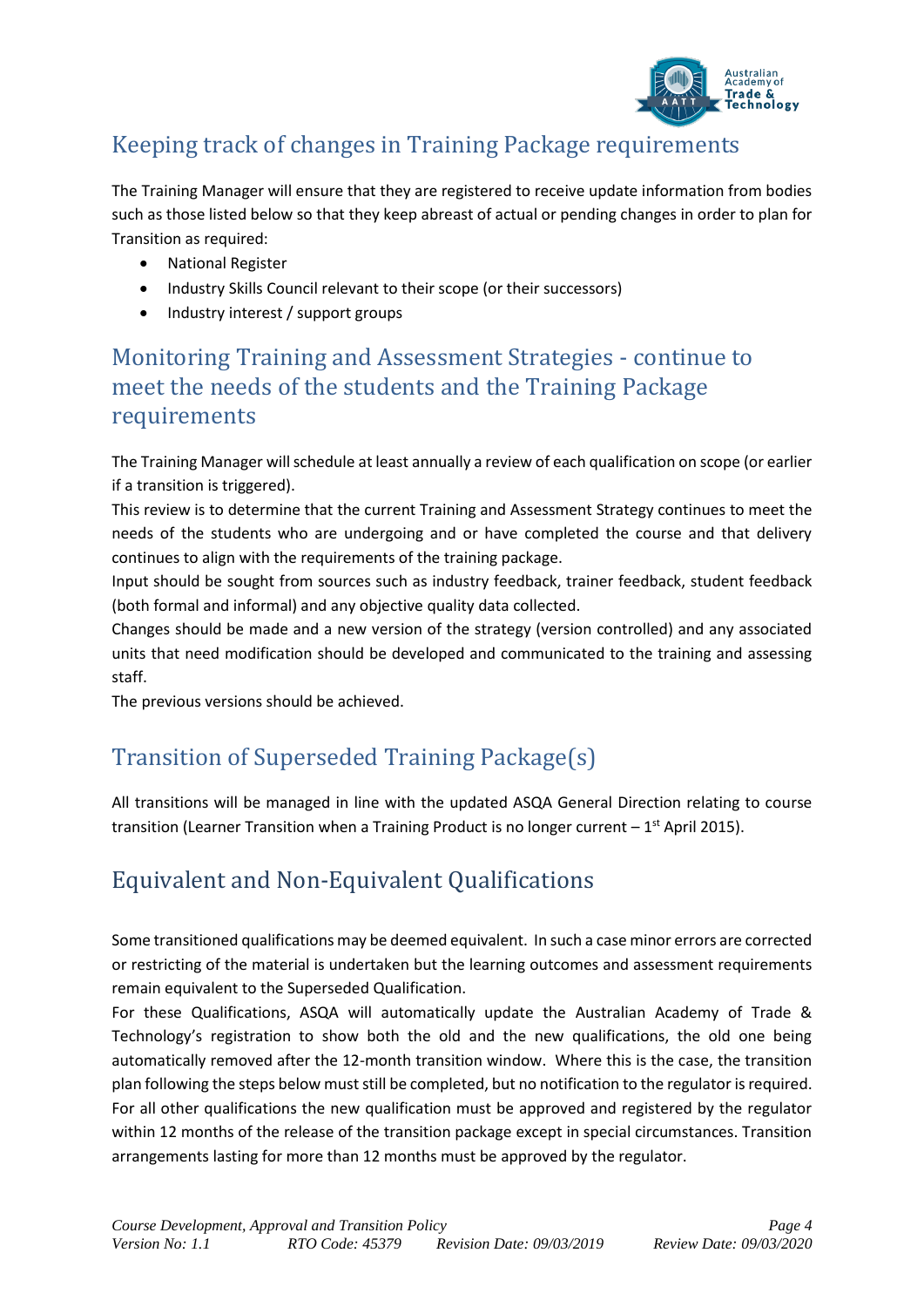

# Transition Plan

- 1) On identification of a transitioned package, the Training Manger is to develop a transition plan. The plan is to document the activities required and timescale to ensure:
	- a. All training and assessment material is updated to meet with the new Training Package requirements
	- b. The selection of units and the Training and Assessment Strategy are approved by industry
	- c. Students who are currently undergoing training a reviewed with the aim to transition them to the new course where ever possible.
	- d. Professional Development, Validation and any other requirements to effect a smooth transition
	- e. Allowing sufficient time for the application, audit and approval of the new course by the regulator within 12 months
- 2) In the absence of any other guidance from the regulator, the Australian Academy of Trade & Technology will review and follow the ASQA General direction for Learner Transition.
- 3) Where possible, students should have the opportunity to transfer to the most recent qualification. When making the decision to transfer to the new qualification, the following should be considered:
	- a. proportion of the qualification that has been completed
	- b. the degree of alignment with the new qualification and
	- c. potential advantage or disadvantage to the students
- 4) A student must be allowed to complete the course in which they originally enrolled or be transferred to the replacement course with minimum disadvantage to the student.
- 5) Once a replacement qualification is published on the national register, the Australian Academy of Trade & Technology may commence training or assessment of the superseded qualification to a new student, for a period of 12 months or until it is registered for the replacement qualification (whichever occurs first).
- 6) Currently enrolled students and, where appropriate, previously enrolled students are entitled to complete the qualification in which they were enrolled. However, students who have completed 50% or less of their qualification should be encouraged to transfer to the new/revised qualification.
- 7) The Training Manager will ensure that transition arrangements are documented for each course and group, and provide details to relevant stakeholders in a timely manner, especially Students, Training Staff and Student Administration.
- 8) A previously enrolled student wishing to re-enrol in a superseded/expired qualification during the transition period can only enrol in units approved by the Training Manager for delivery during the transition period dependent on the delivery schedule of those particular units.
- 9) Typically a transition plan will contain:
	- Current situation learner numbers, level of completion, expected time to complete
	- Changes between new and superseded qualification/unit
	- Identify equivalent units of competencies
	- Identify units that will require redevelopment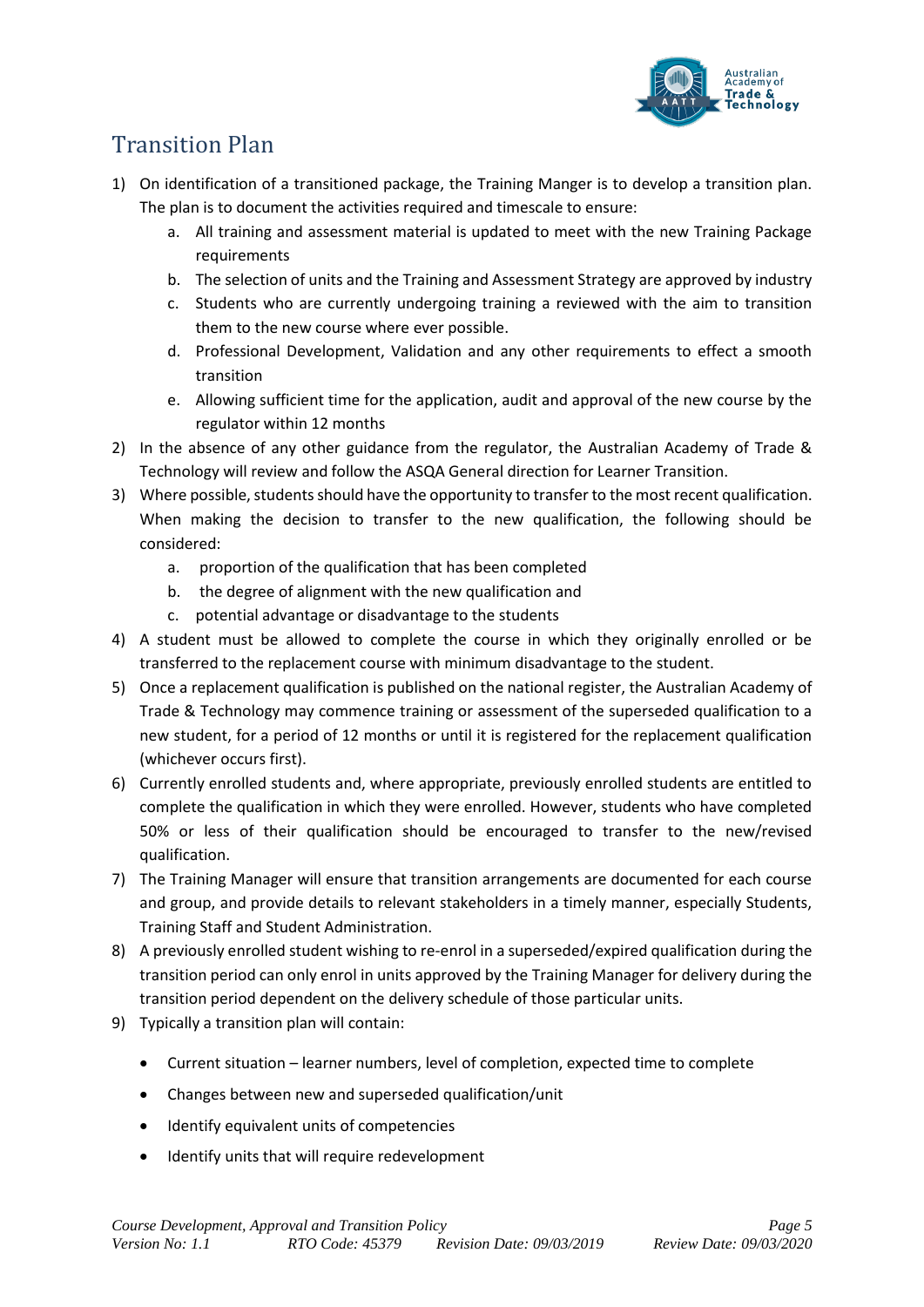

- Identify new units
- Plan to re-develop training and assessment material including industry validation for above
- Identify transition arrangements for existing learners
	- o Migrate to new qualification (preferred option)
	- o Stay on existing qualification (highlight potential disadvantage if learners were forced to migrate)
- Preparation of training and/or assessment material covering the difference between the replaced and current units (GAP training)
- Develop new marketing material
- Plan for regulatory approval (extension to scope or unit transition documentation)
- Plan for learner information session.

#### Roles and Responsibilities

- Training Manager is responsible to ensure all the courses are going through the validation & industry consultation (quality assurance) process before delivery and or applying to regulator for approval.
- Training Manger is responsible for managing the transition of the superseded training packages.
- Chief Executive Officer is responsible to apply to the regulator for approval.

#### Related Documents

- Industry consultation documents
- Training and Assessment Strategy
- Marketing Material
- Staff Handbook